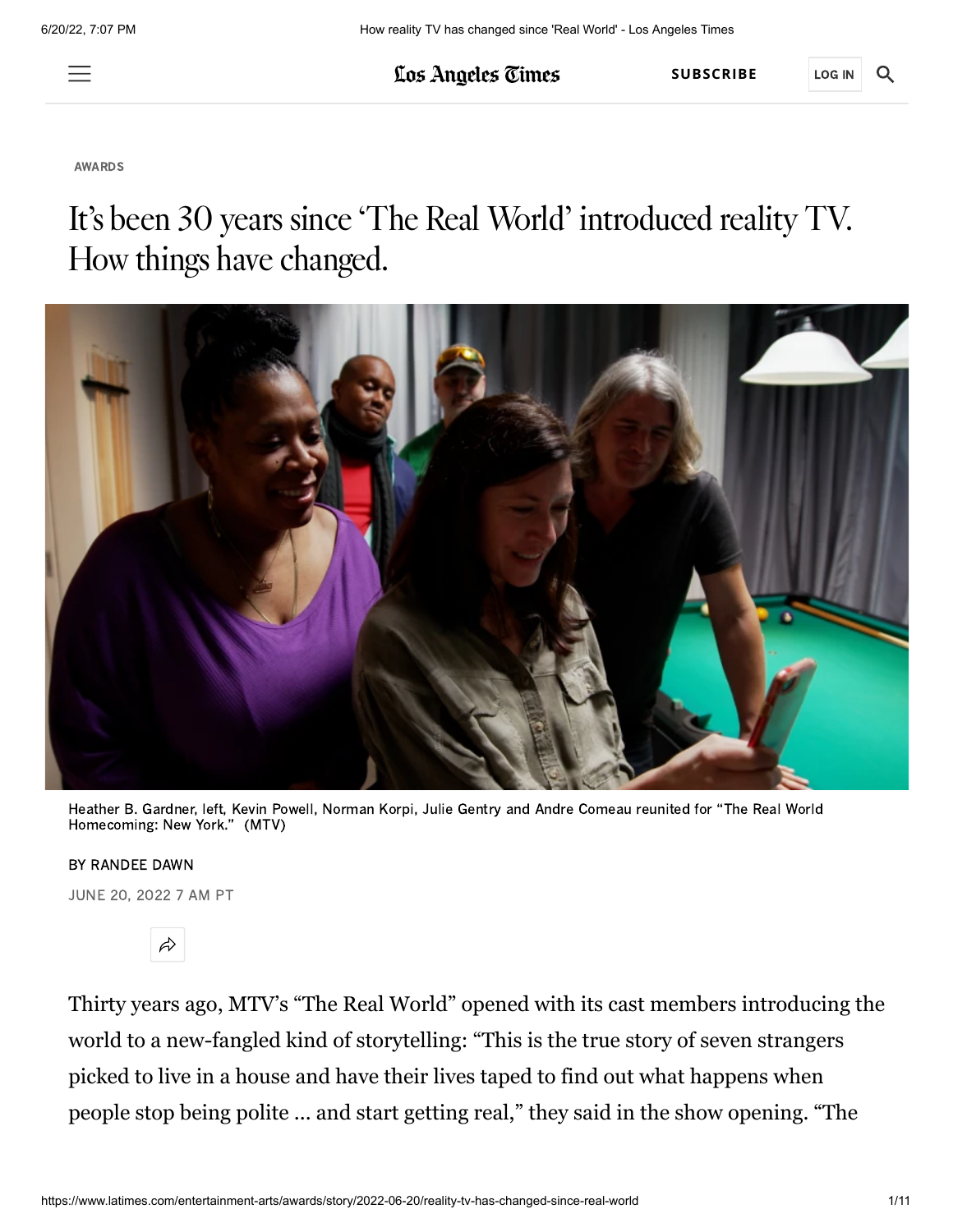Real World," the first modern foray into reality TV, ran for more than 640 episodes and changed television in the process.

But co-creator Jonathan Murray (with Mary-Ellis Bunim) says he never expected that kind of success: "'The Real World' was very much a social experiment. The idea of covering people 24/7 for 13 weeks nonstop hadn't been done, and it was exhausting." Still, he's back at it, with "The Real World Homecoming" spinoff now in its second season, and says, "With 'Homecoming,' we see how people [on the original series] were affected by this social experiment. Most of them seem to feel it was a positive experience."

On some level, reality TV has been a part of television since the medium's earliest days: "Candid Camera," "Queen for a Day," "Real People" and "An American Family" all played with the idea of turning cameras on nonactors in partially or fully artificial situations. But "Real World" took it to another level, spawning a genre that spread like kudzu over TV programming in the ensuing decades. Today, reality TV encompasses three nontechnical Emmy categories and blurs the lines with the documentary genre (which has its own Emmy categories). But in that time, what reality TV actually is has become equally blurry.

"When unscripted programming is at its best, it's reflective of the real world," says Brandon Riegg, vice president of unscripted and documentary shows at Netflix. "It can be one of the most broad or diverse categories: There are shows that are aspirational or influential but ultimately relational."

Adds Andy Cohen, host of Bravo's "Watch What Happens Live With Andy Cohen" and executive producer of "The Real Housewives" franchise, "Truth is absolutely stranger than fiction. What I love about reality is it can go anywhere. It can uplift us or it can be a dumpster fire."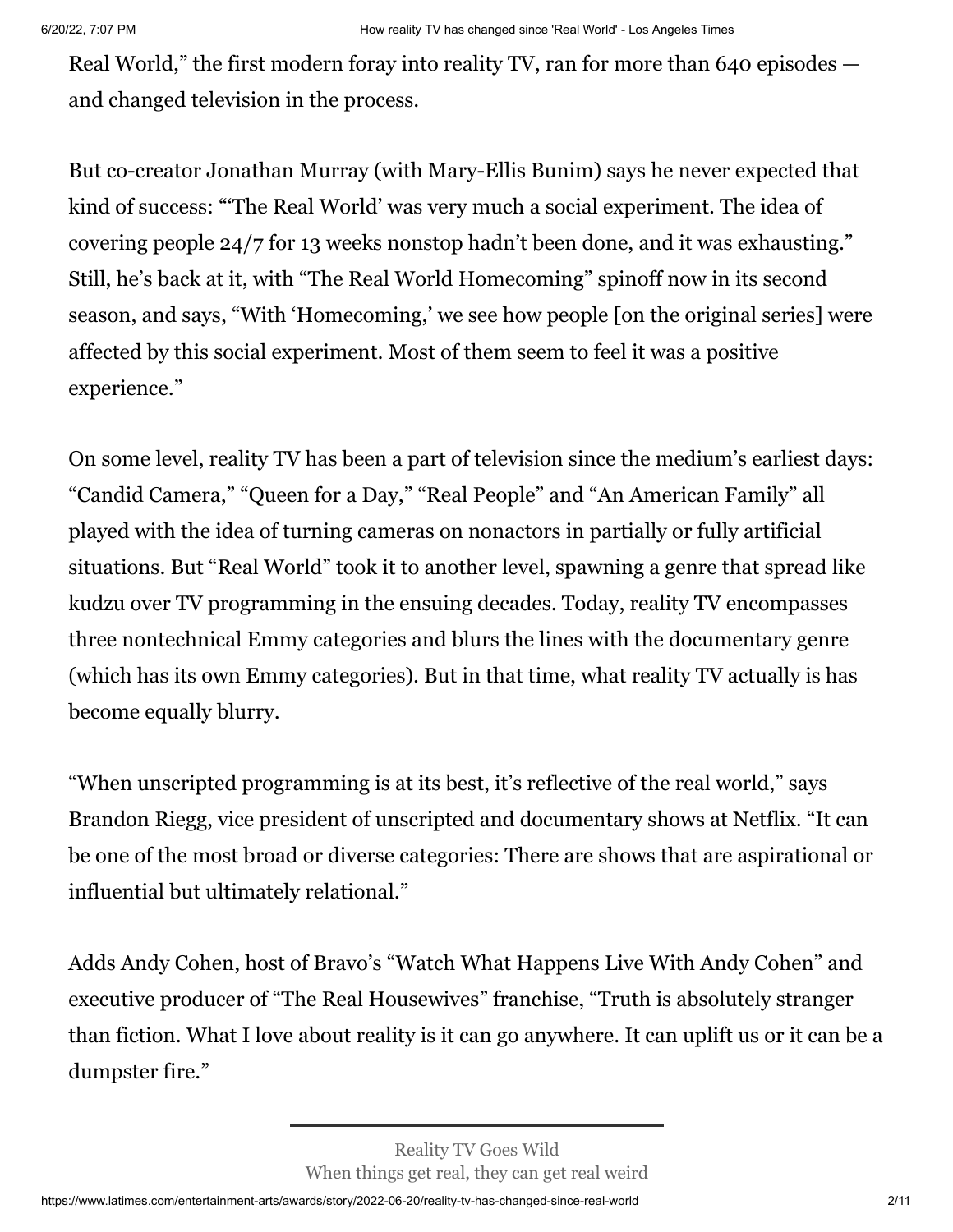and real memorable. And after 30 years of modern reality TV, there have been plenty of those moments. Here's a look at three of them:

## **"The Real World": Pedro Zamora's Struggle With HIV/AIDS (1994)**

"He wanted the cameras to be present at the doctor's appointments, and he found out the news that his T-cell count had dropped to 32 at the same time the camera guy, the director and audio guy all found out," says "Real World" cocreator Jonathan Murray. "He was incredibly courageous."

### **"The Osbournes": Moving In (2002)**

"They moved into their house on the first day of production, and the moving truck arrived with a box that said, 'Dead Things,'" recalls "Queer Eye" executive producer Jennifer Lane, who was working on the crew of the show at the time. "It was like a comedy. I was obsessed."

## **"Real Housewives of New Jersey": Teresa Flips Out (2009)**

During an argument between Teresa Giudice and Danielle Staub at a restaurant dinner party, Giudice went ballistic after she was told to "pay attention." She banged on the table and ultimately flipped it over. "It was so shocking and wild, and was a definitive moment in the 'Housewives' pantheon," says "Watch What Happens Live With Andy Cohen" host Andy Cohen, who executive produces the "Housewives" series. "It made a mark."

— Randee Dawn

Perhaps because of that transformational, shape-shifting ability, reality TV persists and has been around long enough now to infiltrate popular culture — think "The Truman Show," "The Hunger Games" and "Squid Game." The reality shows that earn Emmy nominations today are as varied as colors on the rainbow: In 2021, nominated series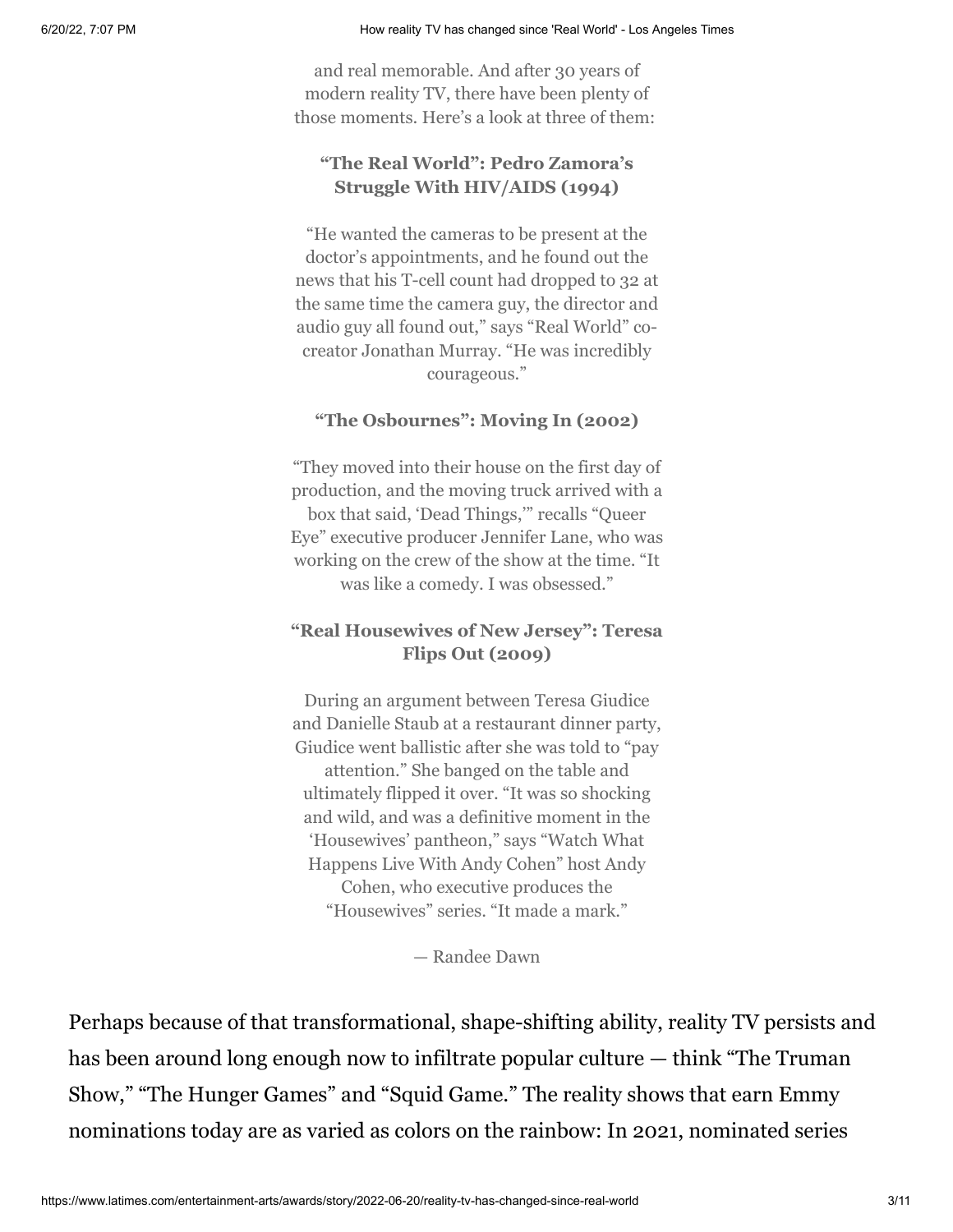included "RuPaul's Drag Race: Untucked," "Below Deck," "Selling Sunset," "Queer Eye," "Antiques Roadshow" and "Shark Tank."

What will surface for 2022's Emmys? It's anyone's guess; the nature of many reality TV shows is that they can skip a year or three while preparing for the next entry, while others can have multiple "seasons" in a single year. In 2020, Netflix's "Cheer" took home three Emmys, a fact that still baffles creator Greg Whiteley.

"I couldn't venture a guess as to why 'Cheer' cleaned up so well," he says, suggesting that there has been a turn in what appeals to voters: shows that have more substance than flash, and actually show specialists excelling in their specialty — including cheerleading. "If the predominant force of entertainment skews too far in one direction, like superhero movies, or big-budget sci-fi movies, I wonder if that leaves a vacuum in people's souls where they want something more homegrown or relatable," Whiteley says.

That echoes Heidi Klum's experience. While pitching "Project Runway" in the mid-2000s, she says she was told by executives, "Why would we want to watch people sew?" Two Emmys and 19 seasons later, "Runway" is still running (though without Klum), and she's moved on to Prime Video's "Making the Cut," a similar series where she's an executive producer, a judge and a host. "We were always about finding talented people," she says. "That's the premise of everything I wanted to be a part of."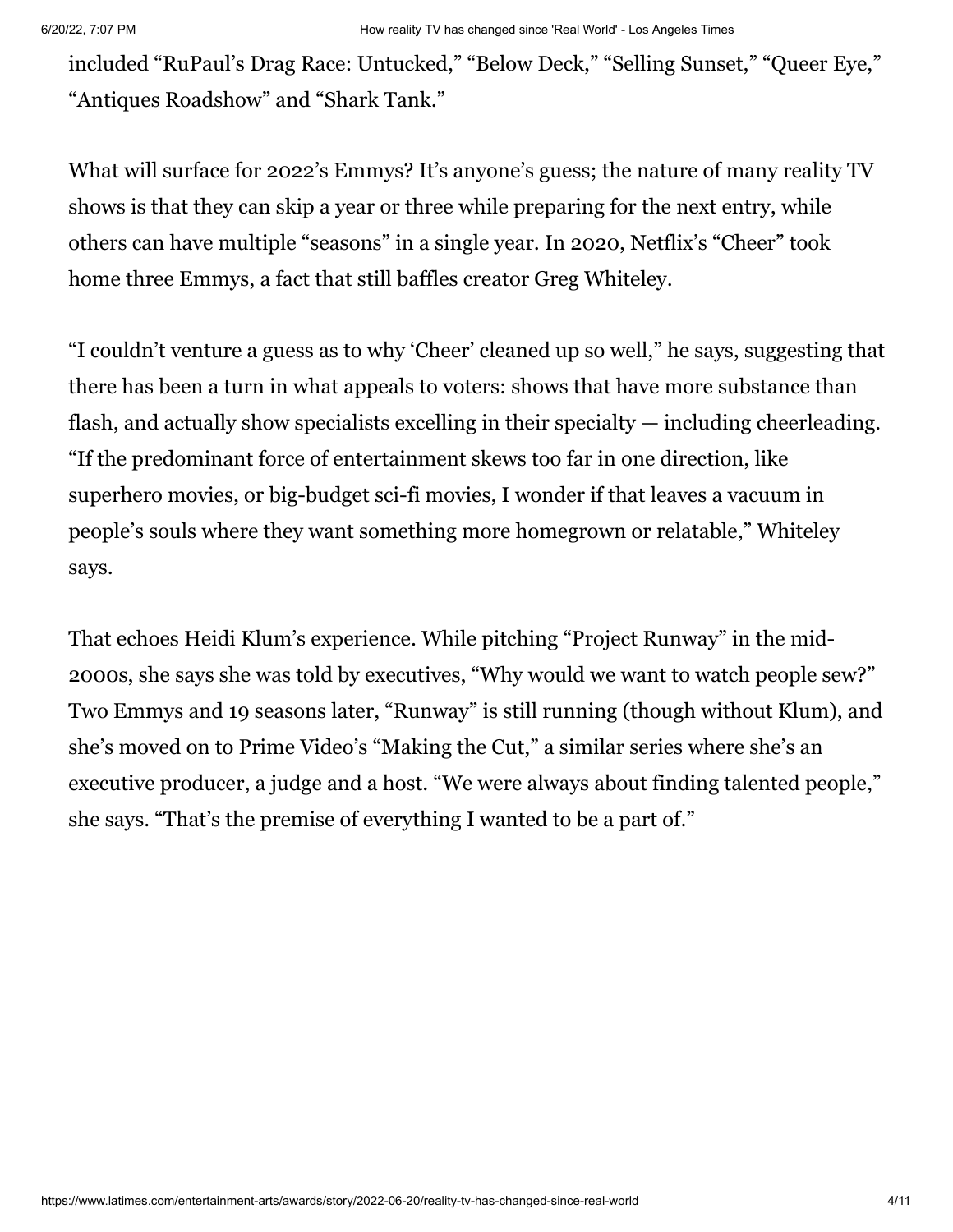Ayonna Eleby in "Cheer." (Kyle Alexander / Netflix)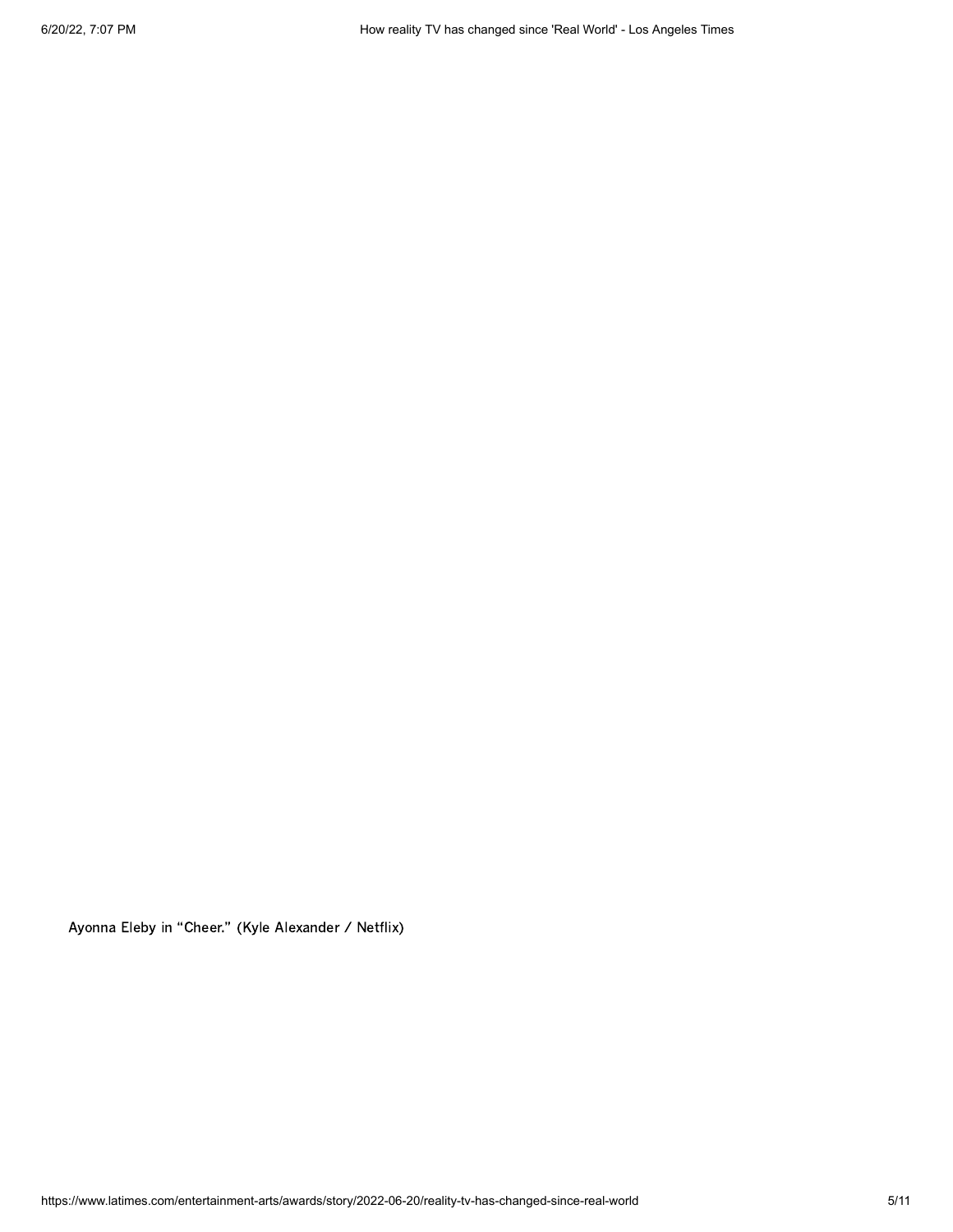Antoni Porowski in Season 6 of "Queer Eye." (Ilana Panich-Linsman / Netflix)

"Queer Eye," which rebooted in 2018 on Netflix and has won the structured reality program Emmy every year since, might not be about creating, but it does have that "homegrown," earnest feel Whiteley refers to. "We try to get people where they are and really learn about them," says executive producer Jennifer Lane. "We don't try to change people, just shift their shoulders in a new direction."